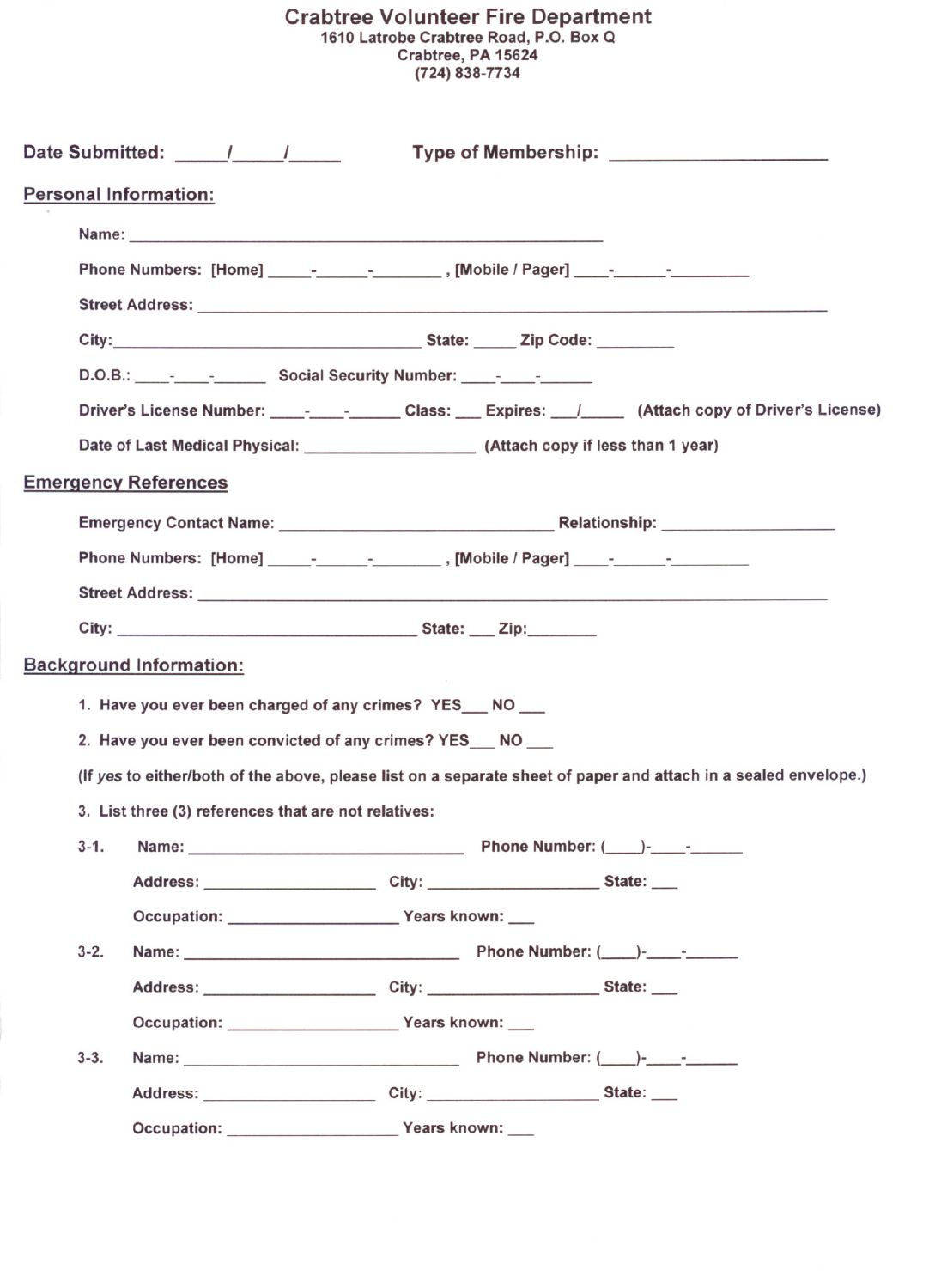**Employment** 

| <b>Prior Membership</b>                                                                                                                                                                                                        |  |  |  |  |
|--------------------------------------------------------------------------------------------------------------------------------------------------------------------------------------------------------------------------------|--|--|--|--|
| 1. Are you now, or have you ever been, a member of any other emergency service organization? YES___ NO __                                                                                                                      |  |  |  |  |
| (If yes, please list: Name of Dept, Chief and Phone Number)                                                                                                                                                                    |  |  |  |  |
| $\mathbf{1.}$ . The contract of the contract of the contract of the contract of the contract of the contract of the contract of the contract of $\mathbf{1.}$                                                                  |  |  |  |  |
| 2.                                                                                                                                                                                                                             |  |  |  |  |
|                                                                                                                                                                                                                                |  |  |  |  |
| 2. Has any disciplinary action been taken against you in any emergency service organization? YES___ NO __                                                                                                                      |  |  |  |  |
| (If yes, please list: 1999) (1999) (1999) (1999) (1999) (1999) (1999) (1999) (1999) (1999) (1999) (1999) (1999) (1999) (1999) (1999) (1999) (1999) (1999) (1999) (1999) (1999) (1999) (1999) (1999) (1999) (1999) (1999) (1999 |  |  |  |  |
| 3. May we contact the emergency service organizations listed above? YES ___ NO___                                                                                                                                              |  |  |  |  |
| 4. Have you experienced any serious injury or illness in the past five years which could affect your ability as a                                                                                                              |  |  |  |  |
| fire fighter? YES_NO_                                                                                                                                                                                                          |  |  |  |  |
|                                                                                                                                                                                                                                |  |  |  |  |
|                                                                                                                                                                                                                                |  |  |  |  |

## **Training (PLEASE ATTACH TRAINING CERTIFICATES.)**

Please describe any certifications (e.g. Firefighter 1, Emergency Medical Technician, EVOC)